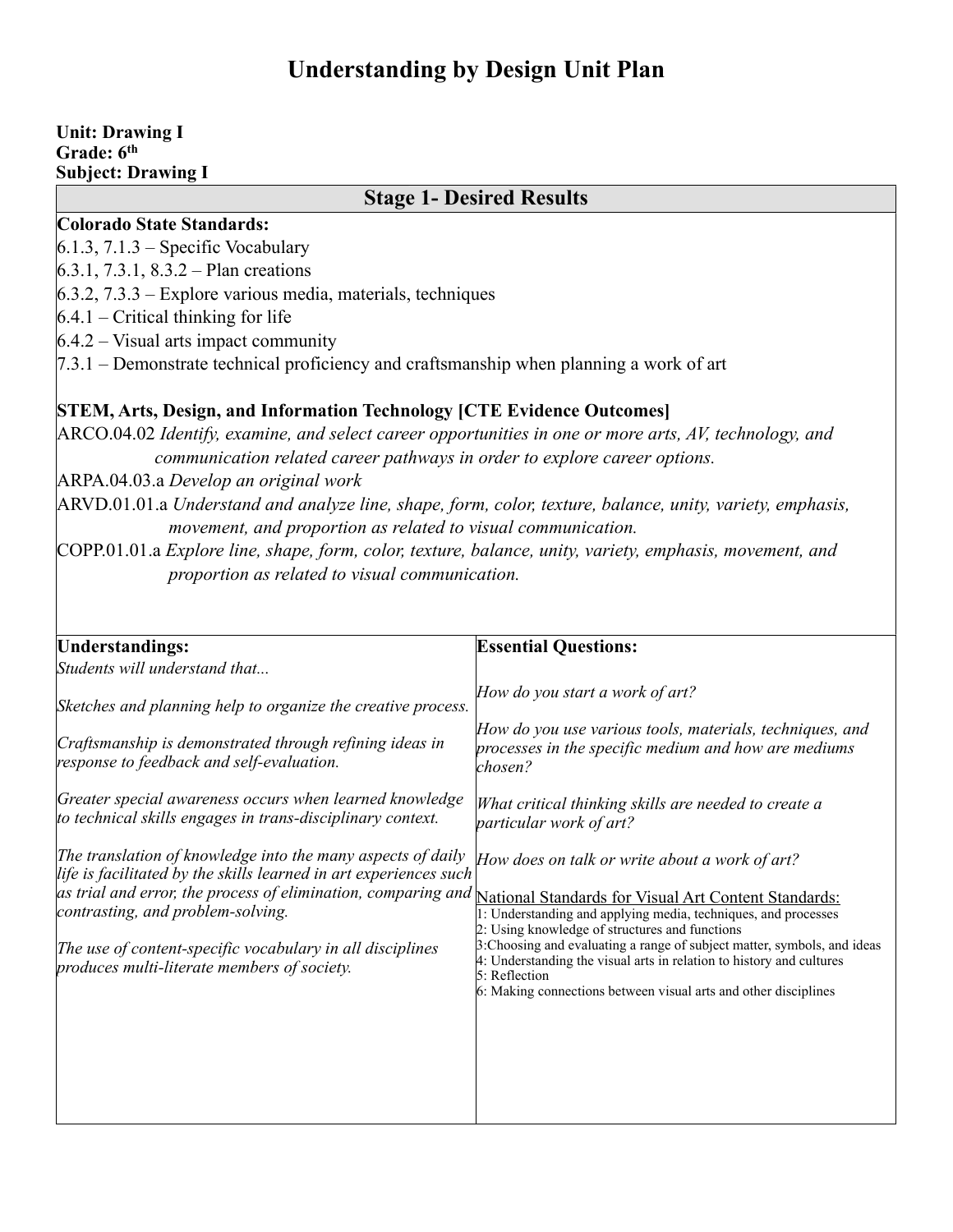| Students will know                                                         | Students will be able to do                                            |
|----------------------------------------------------------------------------|------------------------------------------------------------------------|
| Beginning drawing techniques of gesture, blind<br>contour, and contour.    | Create a blind contour and contour drawing from<br>observation.        |
| Vocabulary associated with drawing techniques, light,<br>and value in art. | Identify and define the parts of a shadow on an object.                |
| How to incorporate the element of line for design                          | Use value to create realistic qualities in a work of art.              |
| purposes in a work of art.                                                 | Create depth in a work of art through landscape<br>drawing properties. |
|                                                                            | <b>Stage 2- Assessment Evidence</b>                                    |
| <b>Performance Tasks:</b>                                                  | <b>Other Evidence:</b>                                                 |
| <b>Blind Contour Drawing</b>                                               | Sketches for planning and concept practice                             |
| Contour Drawing                                                            | Multiple choice vocabulary and labeling test                           |
| Tonal object drawing                                                       | Drawing "Boot Camp"                                                    |
| Multiple object drawing (2)                                                | Value scales                                                           |
| Landscape Drawing                                                          |                                                                        |
| Narrative Drawing                                                          |                                                                        |
|                                                                            |                                                                        |
|                                                                            |                                                                        |
| <b>Stage 3- Learning Plan</b>                                              |                                                                        |